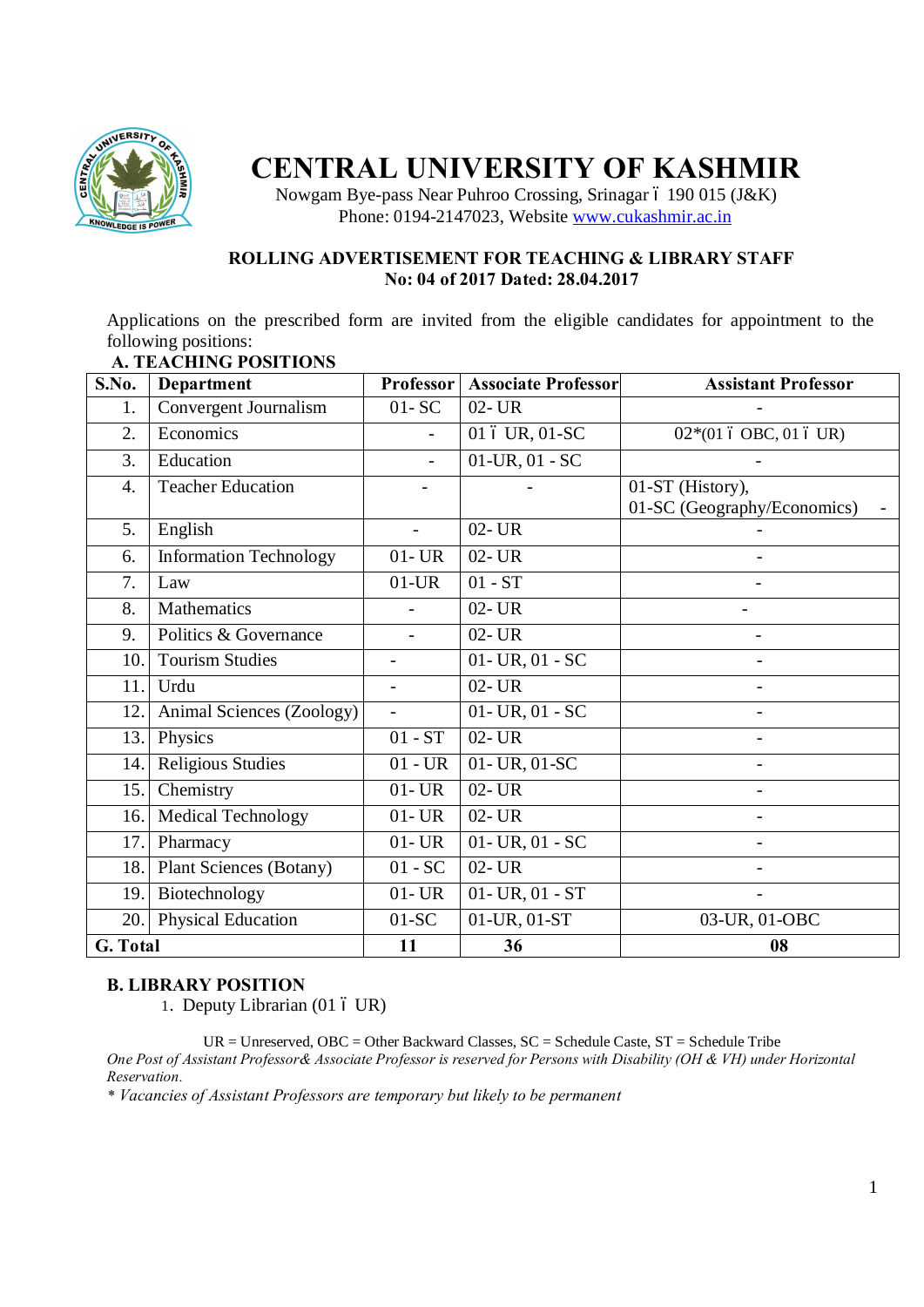*Note:*

*Those candidates who have already applied for the above mentioned post vide Employment Notification No.05 of 2016 dated 27-06-2016 need not to apply again. However, they may update their credentials by applying on a plain paper along with required documents without any fee.*

## **DETAILS OF PAY, QUALIFICATIONS AND OTHER REQUIREMENTS FOR TEACHING POSISTIONS(Except for the Departments of Teacher Education, Pharmacy & Physical Education)**

## **1. Professor (PB Rs 37400 – 67000; AGP Rs 10,000)**

A. (i) An eminent scholar with Ph.D. qualification in the concerned/allied/relevant discipline and published work of high quality, actively engaged in research with evidence of published work with a minimum of 10 publications as books and/or research/policy papers.

(ii) A minimum of ten years of teaching experience in University/College, and/or experience in research at the University/National level institutions/industries, including experience of guiding candidates for research at doctoral level.

(iii) Contribution to educational innovation, design of new curricula and courses, and technology 6 mediated teaching learning process.

iv) A minimum score as stipulated in the Academic Performance Indicator (API) based Performance Based Appraisal System (PBAS), set out in *UGC Regulations on Minimum Qualifications for appointment of Teachers & Other Academic Staff in Universities & Colleges and Measures of Maintenance of Standards in Higher Education, 2010* along with its amendments from time to time (*to be supported by the documentary evidence*).

#### OR

B. An outstanding professional, with established reputation in the relevant field, who has made significant contributions to the knowledge in the concerned/allied/relevant discipline, to be substantiated by credentials.

#### **2. Associate Professor (PB Rs 37400 – 67000; AGP Rs 9,000)**

(i) Good academic record with a Ph.D. Degree in the concerned/allied/relevant disciplines.

(ii) A Master to Degree with at least 55% marks (or an equivalent grade in a point scale wherever grading system is followed)

(iii) A minimum of eight years of experience of teaching and/or research in an academic/research position equivalent to that of Assistant Professor in a University, College or Accredited Research Institution/industry excluding the period of Ph.D research with evidence of published work and a minimum of 5 publications as books and/or research/policy papers.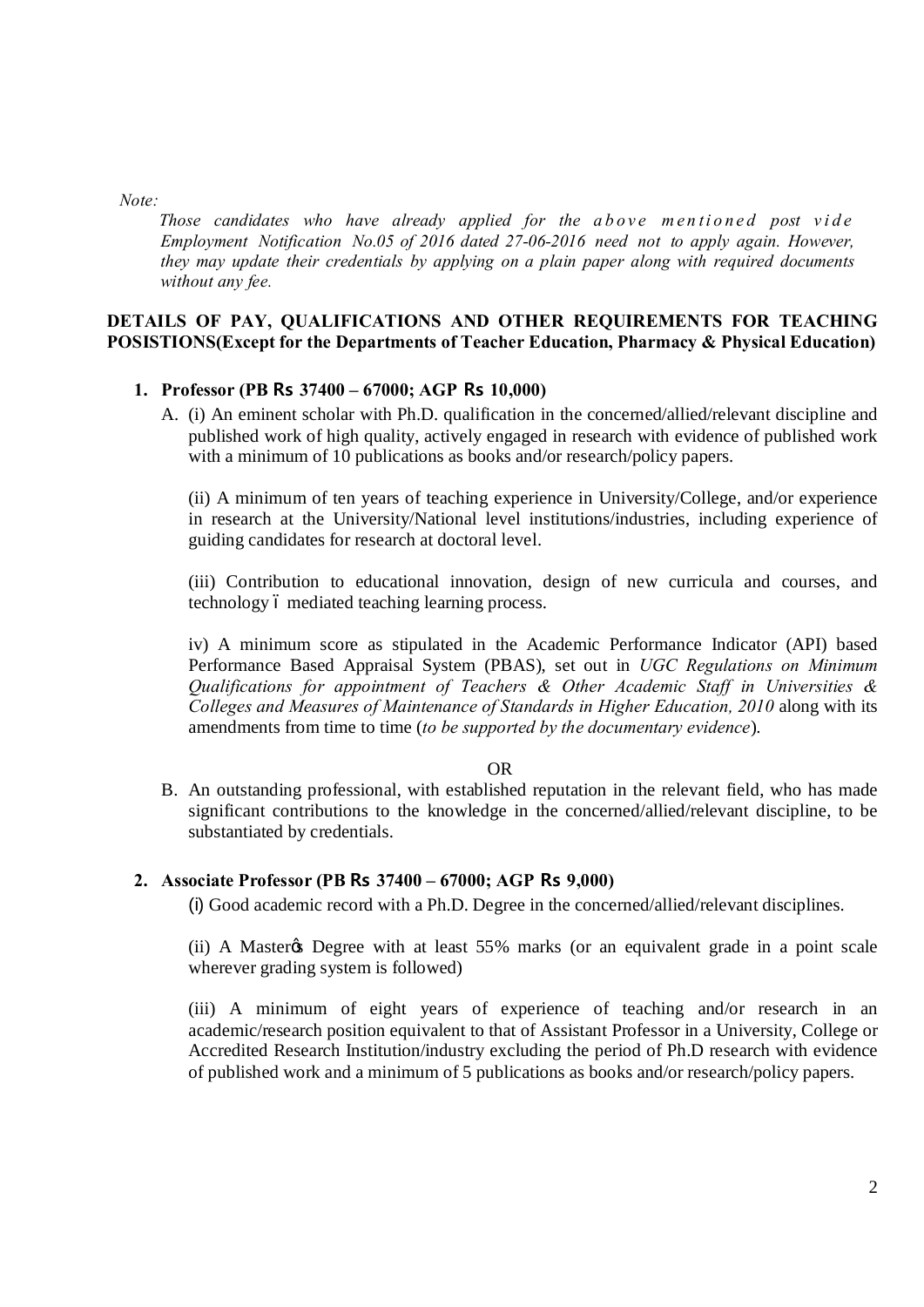(iv) Contribution to educational innovation, design of new curricula and courses, and technology 6 mediated teaching learning process with evidence of having guided doctoral candidates and research students.

(v) A minimum score as stipulated in the Academic Performance Indicator (API) based Performance Based Appraisal System (PBAS), set out in *UGC Regulations on Minimum Qualifications for appointment of Teachers & Other Academic Staff in Universities & Colleges and Measures of Maintenance of Standards in Higher Education, 2010* along with its amendments (*to be supported by the documentary evidence*).

## **3. Assistant Professor (PB Rs 15600 – 39100; AGP Rs 6,000)**

(i) Good academic record with at least 55% marks (or an equivalent grade in a point scale wherever grading system is followed) at the Master to Degree level in the relevant subject from an Indian University or an equivalent degree from an accredited foreign university.

(ii) The candidate must have cleared the National Eligibility Test (NET) conducted by the UGC, CSIR or similar test accredited by the UGC. Those candidates, who have cleared the State Eligibility Test (SLET/SET) accredited by UGC for eligibility for Lectureship held prior to 1st June 2002, are exempted from the requirement of NET. For SLET/SET held from 1st June, 2002 onwards, only those candidates are eligible who have qualified J&K State Eligibility Test (SET) for Lectureship.

(iii) Candidates with Ph. D. Degree awarded in accordance with the University Grants Commission (Minimum Standards and Procedure for Award of Ph.D. Degree) Regulations, 2009, shall be exempted from the requirement of the minimum eligibility condition of NET/SLET/SET. Such candidates are required to submit a certificate in the prescribed format **(Annexure – I)** from the concerned University to the effect that their Ph.D degree is compliant of 'UGC (Minimum standards and procedure for awards of M.Phil/Ph.D degree) Regulation  $2009\alpha$ 

(iv) However, the candidates registered for the M.Phil/Ph.D programme prior to July 11, 2009, and have been awarded degrees in accordance with the then existing Ordinances/Regulations/By Laws of the Institutions, shall also be exempted from the requirement of the minimum eligibility condition of NET/SLET/SET subject to the fulfilment of conditions mentioned in **(Annexure – II).**

## **DETAILS OF PAY, QUALIFICATIONS AND OTHER REQUIREMENTS FOR THE DEPARTMENT OF TEACHER EDUCATION**

### **1. Assistant Professor (PB Rs 15600 – 39100; AGP Rs 6,000)**

(i) A Master & Degree in History / Geography/ Economics and M. Ed. each with a minimum of 55% marks (or an equivalent grade in a point scale wherever grading system is followed),

(ii) The candidate must have cleared the National Eligibility Test (NET) **in Education or relevant School subject** conducted by the UGC/CSIR or similar test accredited by the UGC. Those candidates, who have cleared the State Eligibility Test (SLET/SET) **in**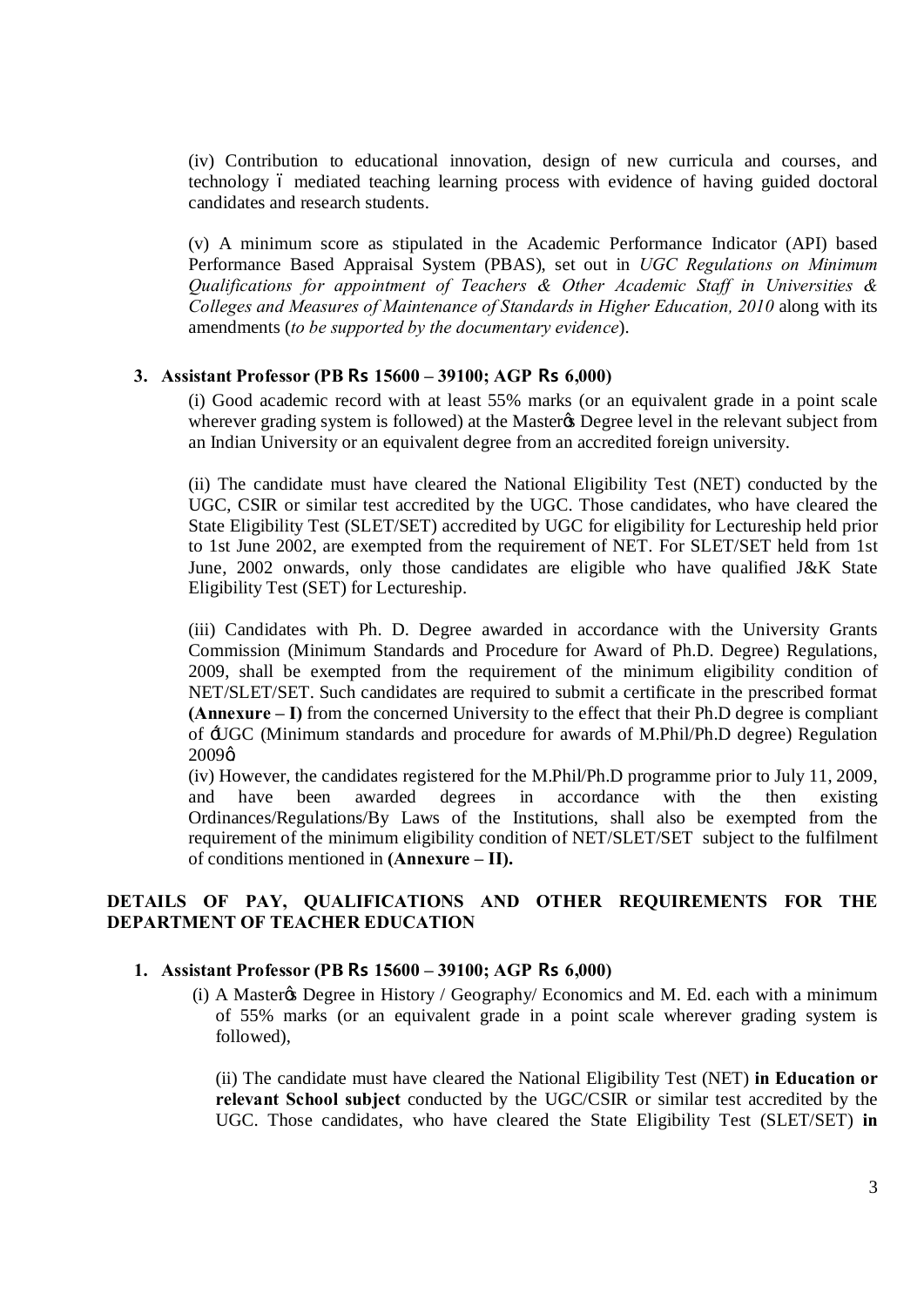**Education or relevant School subject** accredited by UGC for eligibility for Lectureship held prior to 1st June 2002, are exempted from the requirement of NET. For SLET/SET held from 1st June, 2002 onwards, only those candidates are eligible who have qualified J&K State Eligibility Test (SET) for Lectureship.

(iii) Candidates with Ph. D. Degree (**Education or relevant School subject**) awarded in accordance with the University Grants Commission (Minimum Standards and Procedure for Award of Ph.D. Degree) Regulations, 2009, shall be exempted from the requirement of the minimum eligibility condition of NET/SLET/SET).

## **DETAILS OF PAY, QUALIFICATIONS AND OTHER REQUIREMENTS FOR THE DEPARTMENT OF PHARMACY**

#### **1. Professor (PB Rs 37400 – 67000; AGP Rs 10,000)**

#### A. **Essential:**

- 1. A basic degree in Pharmacy (B. Pharm.).
- 2. Registration as a pharmacist under the Pharmacy Act, 1948, as amended from time to time, including any succeeding enactments.
- 3. Ph.D. Degree with First Class at Bachelor or Master (s) Degree in the appropriate branch of specialization in Pharmacy, and experience of ten years in teaching, research, industry and / or profession at the level of Lecturer or equivalent grade;

4. A minimum score as stipulated in the Academic Performance Indicator (API) based Performance Based Appraisal System (PBAS), set out in *UGC Regulations on Minimum Qualifications for appointment of Teachers & Other Academic Staff in Universities & Colleges and Measures of Maintenance of Standards in Higher Education, 2010* along with its amendments (*to be supported by the documentary evidence*).

#### OR

In the event the candidate is from industry and the profession, the following shall constitute as essential:

1. First Class Masterøs Degree in the appropriate branch of specialization in Pharmacy; and 2. Significant professional work which can be recognized as equivalent to a Ph.D. Degree in appropriate branch of specialization in Pharmacy and industrial / professional experience of five years at a senior level comparable to Assistant Professor / Reader,

Provided that the recognition for significant professional shall be valid only if the same is recommended unanimously by a 3-Member Committee of Experts appointed by the Vice- Chancellor of the University.

### **B. Desirable:**

- 1. Teaching, industrial research and / or professional experience in a reputed organization;
- 2. Published work, such as research papers, patents filed / obtained, books, and / or technical reports;
- 3. Experience of guiding the project work, dissertation of post graduate or research students or supervising R&D projects in industry;
- 4. Demonstrated leadership in planning and organizing academic, research, industrial and / or professional activities; and
- 5. Capacity to undertake / lead sponsored R&D, consultancy and related activities.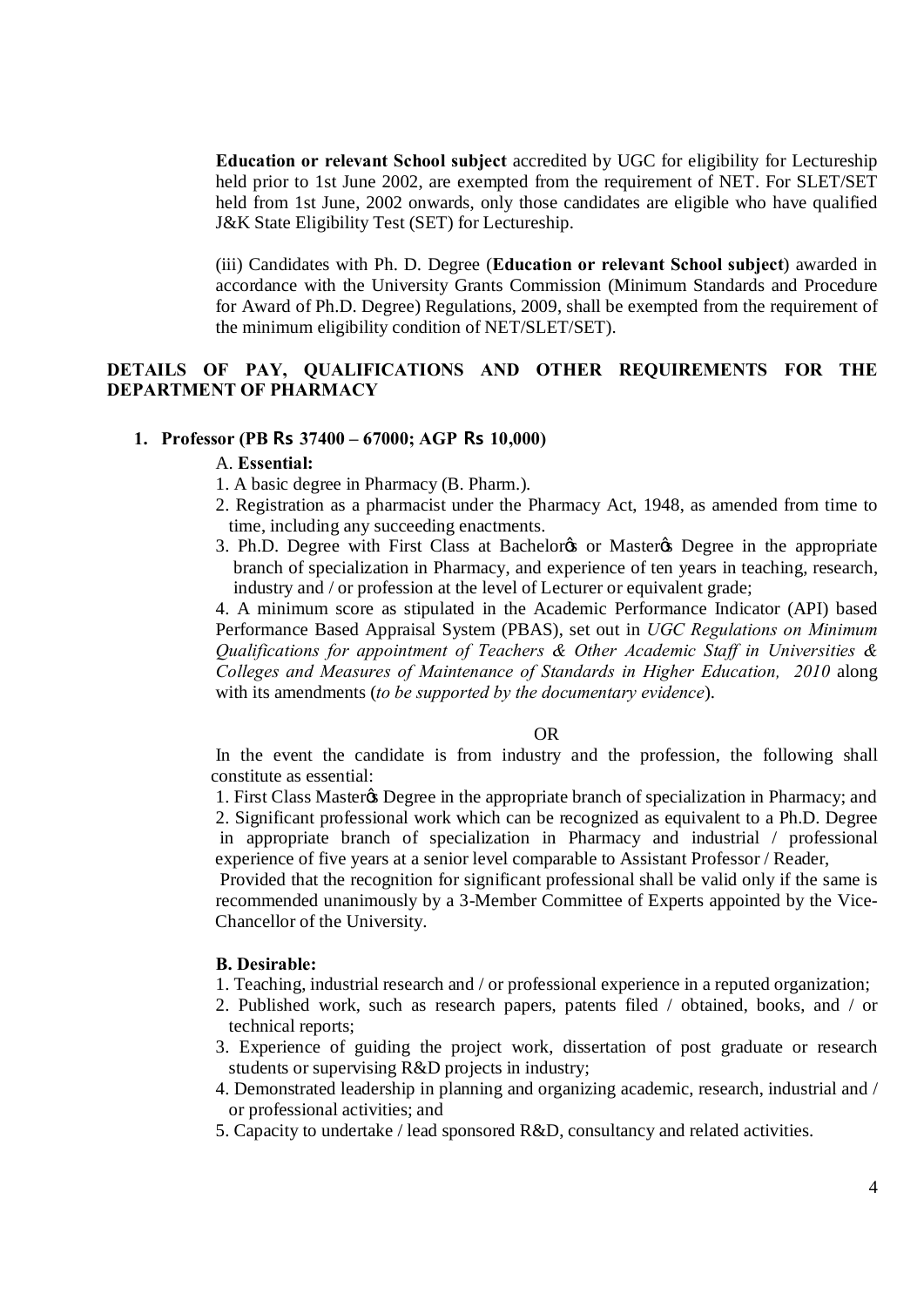## **2. Associate Professor (PB Rs 37400 – 67000; AGP Rs 9,000)**

#### A. **Essential:**

- 1. A basic degree in Pharmacy (B. Pharm.).
- 2. Registration as a pharmacist under the Pharmacy Act, 1948, as amended from time to time, including any succeeding enactments.
- 3. Ph.D. Degree with First Class at Bachelor's or Master's Degree in the appropriate branch of specialization in Pharmacy, and experience of eight years in teaching, research, industry and / or profession at the level of Lecturer or equivalent grade; excluding period spent on obtaining the research degree;

4. A minimum score as stipulated in the Academic Performance Indicator (API) based Performance Based Appraisal System (PBAS), set out in *UGC Regulations on Minimum Qualifications for appointment of Teachers & Other Academic Staff in Universities & Colleges and Measures of Maintenance of Standards in Higher Education, 2010* along with its amendments (*to be supported by the documentary evidence*).

#### OR

In the event the candidate is from industry and the profession, the following shall constitute as essential:

1. First Class Master & Degree in the appropriate branch of specialization in Pharmacy; and 2. Significant professional work which can be recognized as equivalent to a Ph.D. Degree in appropriate branch of specialization in Pharmacy and industrial / professional experience of eight years in a position equivalent to the level of Lecturer,

Provided that the recognition for significant professional shall be valid only if the same is recommended unanimously by a 3-Member Committee of Experts appointed by the Vice- Chancellor of the University.

## **B. Desirable:**

1. Teaching, industrial research and / or professional experience in a reputed organization;

2. Published work, such as research papers, patents filed / obtained, books, and / or technical reports;

3. Experience of guiding the project work, dissertation of post graduate or research students or supervising R&D projects in industry;

# **DETAILS OF PAY, QUALIFICATIONS AND OTHER REQUIREMENTS FOR THE DEPARTMENT OF PHYSICAL EDUCATION**

#### **1. Professor (PB Rs 37400 – 67000; AGP Rs 10,000)**

(a). A Master & Degree in Physical Education with a minimum of 55% (marks or an equivalent grade in a point scale wherever grading system is followed).

(b). Ph.D in Physical Education or equivalent published work; and

(c). At least ten years teaching/ research experience in a department / college of Physical Education out of which at least five years in the post graduate institution/ University department.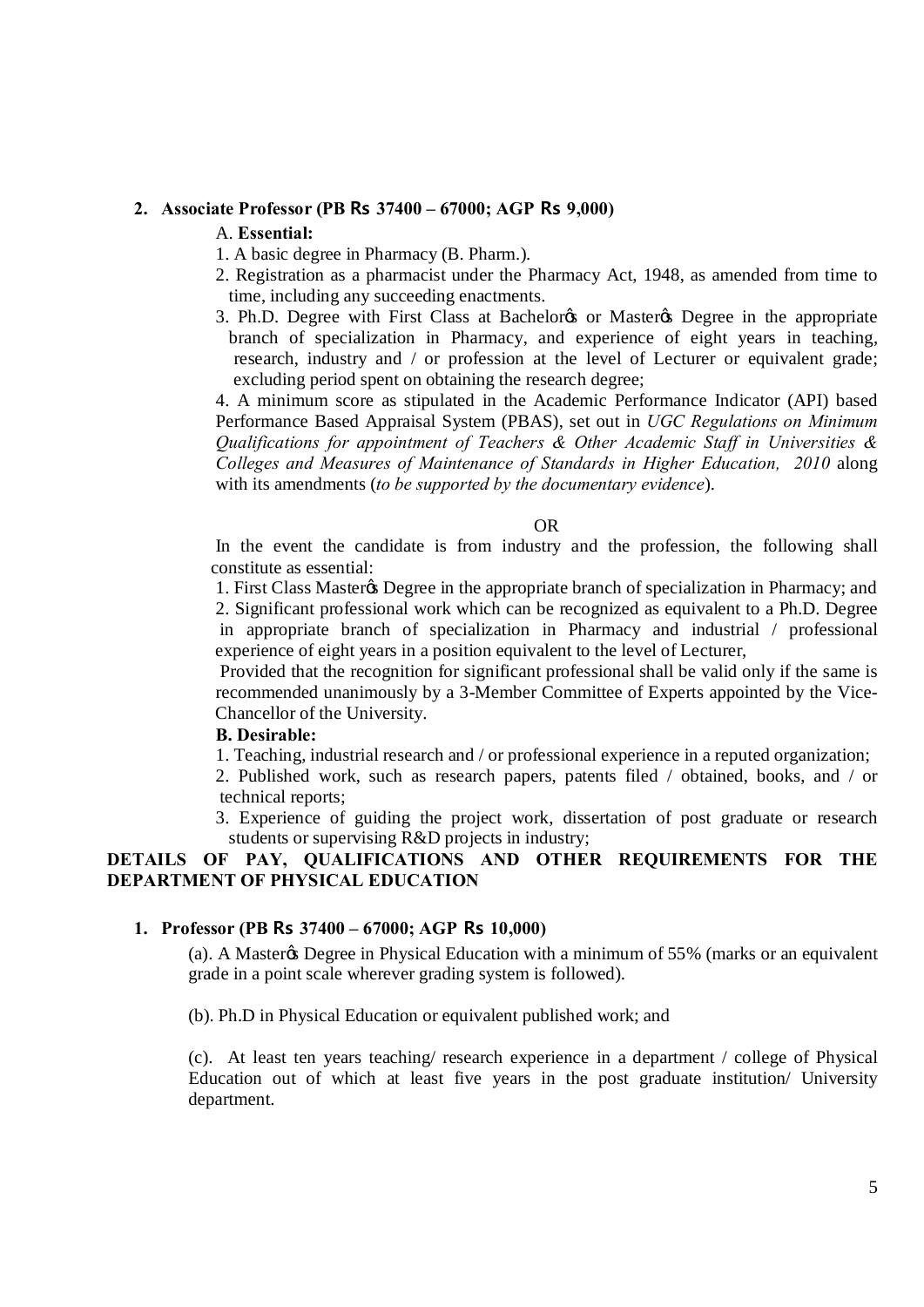d) A minimum score as stipulated in the Academic Performance Indicator (API) based Performance Based Appraisal System (PBAS), set out in *UGC Regulations on Minimum Qualifications for appointment of Teachers & Other Academic Staff in Universities & Colleges and Measures of Maintenance of Standards in Higher Education, 2010* along with its amendments from time to time (*to be supported by the documentary evidence*).

### **2. Associate Professor (PB Rs 37400 – 67000; AGP Rs 9,000)**

a). A Master & Degree in Physical Education with a minimum of 55% (marks or an equivalent grade in a point scale wherever grading system is followed).

(b). At least eight years teaching/ research experience in a department / college of Physical Education out of which at least three years in the post graduate level; and

(c). Ph.D in Physical Education or equivalent published work.

d) A minimum score as stipulated in the Academic Performance Indicator (API) based Performance Based Appraisal System (PBAS), set out in *UGC Regulations on Minimum Qualifications for appointment of Teachers & Other Academic Staff in Universities & Colleges and Measures of Maintenance of Standards in Higher Education, 2010* along with its amendments from time to time (*to be supported by the documentary evidence*).

## **3. Assistant Professor (PB Rs 15600 – 39100; AGP Rs 6,000)**

(a) A Masters Degree in Physical Education with at least 55% marks (or an equivalent grade in a point scale wherever grading system is followed)..

(b) The candidate must have cleared the National Eligibility Test (NET) conducted by the UGC, CSIR or similar test accredited by the UGC. Those candidates, who have cleared the State Eligibility Test (SLET/SET) accredited by UGC for eligibility for Lectureship held prior to 1st June 2002, are exempted from the requirement of NET. For SLET/SET held from 1st June, 2002 onwards, only those candidates are eligible who have qualified J&K State Eligibility Test (SET) for Lectureship.

(c) Candidates with Ph. D. Degree awarded in accordance with the University Grants Commission (Minimum Standards and Procedure for Award of Ph.D. Degree) Regulations, 2009, shall be exempted from the requirement of the minimum eligibility condition of NET/SLET/SET. Such candidates are required to submit a certificate in the prescribed format **(Annexure – I)** from the concerned University to the effect that their Ph.D degree is compliant of 'UGC (Minimum standards and procedure for awards of M.Phil/Ph.D degree) Regulation  $2009\alpha$ 

(d) However, the candidates registered for the M.Phil/Ph.D programme prior to July 11, 2009, and have been awarded degrees in accordance with the then existing Ordinances/Regulations/By Laws of the Institutions, shall also be exempted from the requirement of the minimum eligibility condition of NET/SLET/SET subject to the fulfilment of conditions mentioned in **(Annexure – II).**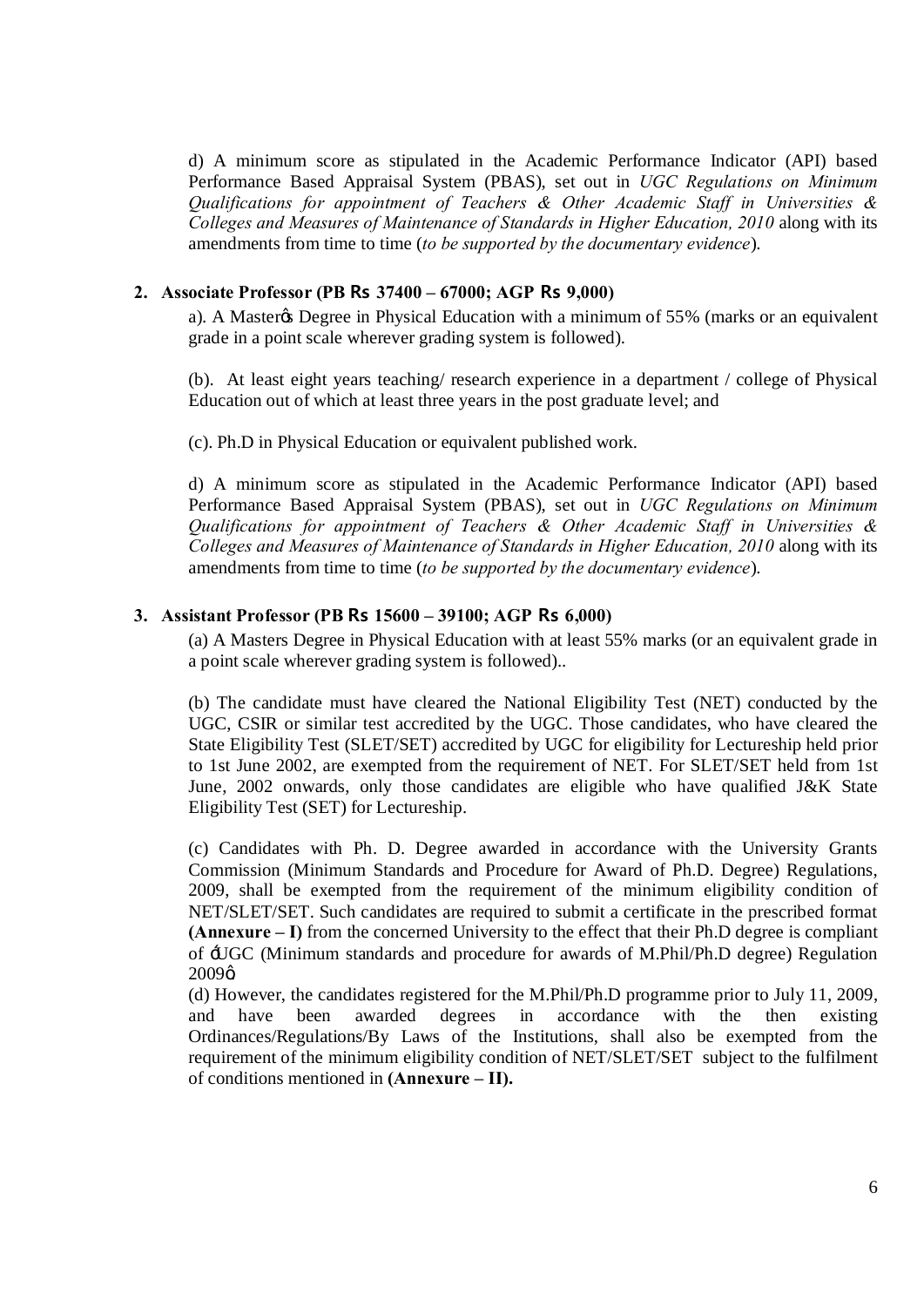# **DETAILS OF PAY, QUALIFICATIONS AND OTHER REQUIREMENTS FOR THE LIBRARY POSITION**

## **1. DEPUTY LIBRARIAN (PB Rs 15600 – 39100; AGP Rs 8,000) Minimum Qualifications**:

(i) A Master's Degree in Library Science/Information Science/Documentation with at least 55% of the marks or its equivalent grade of B in the UGC seven point scale and a consistently good academic record as set out in UGC Regulations..

(ii) Five years experience as an Assistant University Librarian/College Librarian.

(iii) Evidence of innovative library service and organization of published work and professional commitment, computerization of library.

(iv) A minimum score as stipulated in the Academic Performance Indicator (API) based Performance Based Appraisal System (PBAS), set out in UGC Regulations 2010 along with its amendments (*to be supported by the documentary evidence*).

**Desirable:** M.Phil./Ph.D. Degree in Library Science/ Information Science/ Documentation/Archives and manuscript-keeping/computerization of library.

## **OTHER CONDITIONS:**

- 1. The candidates for the post of Professor, Associate Professor & Deputy Librarian must enter the relevant score in the Academic Performance Indicator (API) based on Performance Based Appraisal System  $(PBAS)$  as given in Part 6 B of the application form. Each API score must be supported by the documentary evidence, **without which no claim on account of API score would be entertained**.
- 2. The last date of this rolling advertisement  $(2<sup>nd</sup> phase)$  is  $18<sup>th</sup>$  **May, 2017**. Applications received after last date shall not be entertained
- 3. In case of all advertised positions, the application form must be accompanied by detailed curriculum vitae giving details of academic qualifications, experience, published work etc. The publication part in the CV should invariably contain details with regard to the **title of the journal/book, title of the research paper, Vol No, Page Nos, year of publication, ISSN/ISBN, sole author/co-authors/joint publication, refereed/non-refereed, indexed/non-indexed and local/national/international status etc**. These details shall be used to verify the API claim.
- 4. Candidates applying for the post of **Assistant Professor shall provide complete details with regard to their academic qualifications, research publications, teaching/research experience etc** supported by documentary evidence. These details shall be used for shortlisting the candidates, if required and also for calculating the 50% points for final selection.
- 5. Candidates applying for the post of Professor & Associate Professor shall necessarily submit self-attested copies of **top ten & top five full-length research papers /books respectively,** along with their applications.
- 6. Non NET/SLET candidates applying for the posts of Assistant Professor are required to submit a certificate in the prescribed format **(Annexure – I)** from the concerned University to the effect that their Ph.D degree is compliant of '*UGC (Minimum standards and procedure for awards of M.Phil/Ph.D degree) Regulation 2009*
- 7. Relaxation of 5% marks (from 55% to 50%) will be provided at the Master's level in the case of SC/ST/OBC/PwD (Persons with Disability) candidates and to those Ph.D. degree holders, who have passed their Master & Degree prior to 19th September, 1991. The eligibility marks of 55% (or an equivalent grade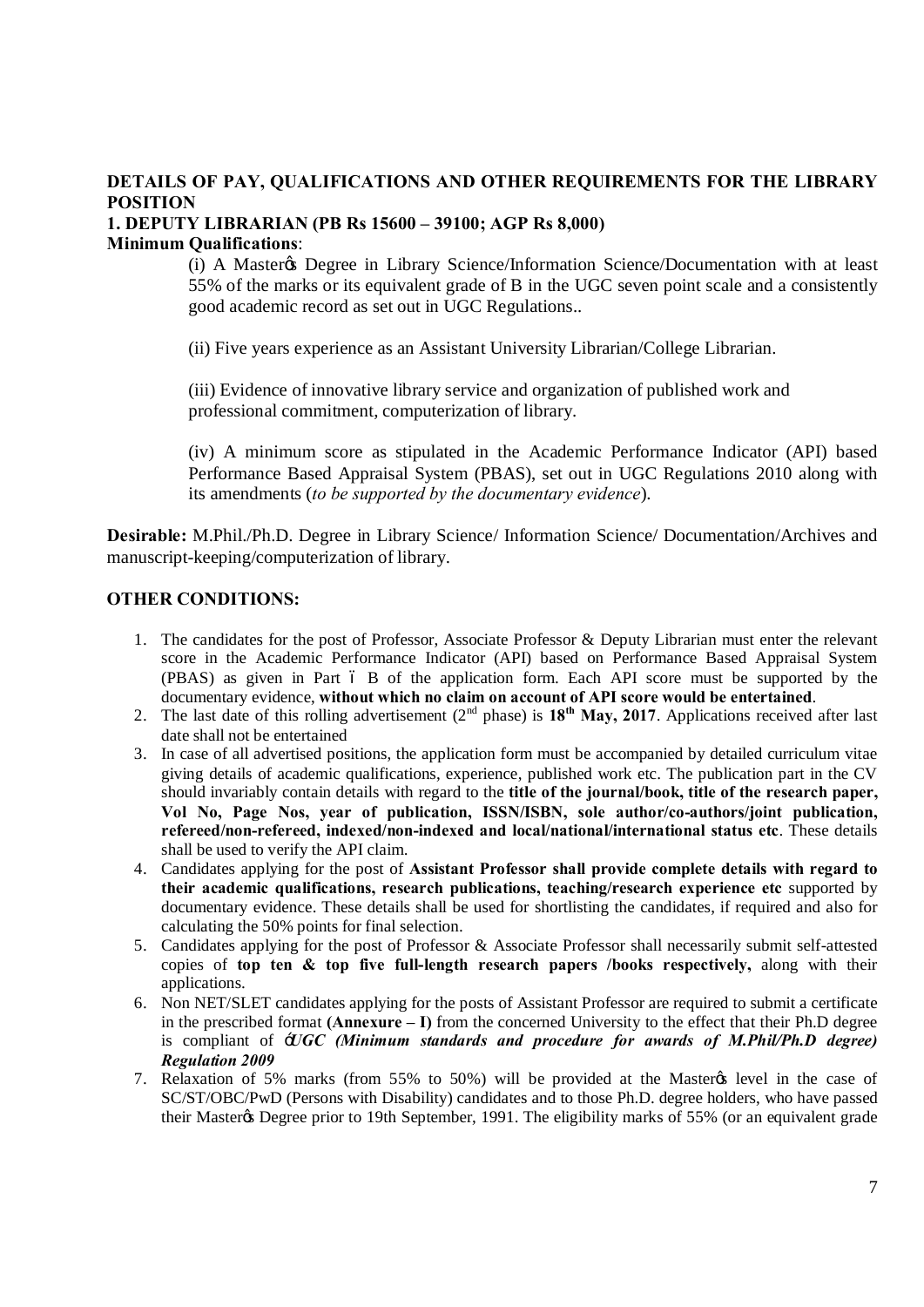in a point scale wherever grading system is followed) and the relaxation of 5% to the categories mentioned above are permissible, based on only the qualifying marks without including any grace mark procedures.

- 8. Five non-compounded advance increments shall be admissible at the entry level of recruitment as Assistant Professor to persons possessing the degree of Ph.D. awarded in a relevant discipline by a recognized University. M.Phil. degree holders at the time of recruitment to the post of Assistant Professor shall be entitled to two non-compounded advance increments. Those possessing Post-graduate degree in the professional course such as LL.M./ M. Tech. etc., recognized by the relevant statutory body / council, shall also be entitled to 2 non-compounded advance increments at the entry level.
- 9. The period put in by the candidates as the Residency Period to acquire M.Phil. and/or Ph.D. Degree shall not be counted towards teaching/research experience. Candidates must provide the details with regard to the Residency Period in the application form. Further, the period taken by candidates to acquire M.Phil. and/or Ph.D. Degree shall not be considered as research experience.
- 10. The reservation for the SC/ST/OBC/PwD candidates is as per the Govt of India rules.
- 11. Candidates seeking reservation under OBC category are required to submit certificate on the format prescribed by the Government of India, Department of Personnel & Training (copy available on the University website). Further, they shall submit the declaration given at the end of the application form.
- 12. The appointment under reserved category is provisional and subject to the certificate being verified through the proper channels. If the verification reveals that the claim of the candidate to belong to a particular category is false, his/her services will be terminated forthwith without assigning any further reasons and without prejudice to such further action as may be taken under the provisions of Indian Panel Code for production of false certificates.
- 13. Candidates who have been awarded Ph.D from foreign Universities should enclose  $\delta$ Equivalence Certificate o issued by Association of Indian Universities, New Delhi, without which their candidature will not be considered and application will be rejected.
- 14. The selected candidates shall be appointed under a written contract.
- 15. Subjects/disciplines to be considered as the concerned/allied/relevant wherever mentioned above, shall be decided by the screening/expert committee/s constituted by the University.
- 16. Except for the Languages, medium of instruction in the University is English.
- 17. The recruitment to the advertised posts shall be carried out in accordance with the prevalent UGC/University/GOI norms.
- 18. Age of superannuation for teaching & Deputy Librarian is 65 years and 62 years respectively.
- 19. All the appointees including the in-service candidates shall be governed by the New Pension System (NPS) introduced by Govt of India.
- 20. The number of vacancies indicated in the Employment Notification is tentative. The University reserves the right to increase/decrease the number of posts at the time of selection.
- 21. The University reserves its right to place reasonable limit on the total number of candidates to be called for interview. Short listing of the applicants, if necessary, shall be made on the basis of higher academic qualifications, experience, publications and other academic credentials.

#### **GENERAL INSTRUCTIONS:**

- 1. No TA/DA shall be paid to the candidates for attending the interview. However, the SC/ST candidates will be paid second-class railway/bus fare by shortest route on production of tickets.
- 2. In-service candidates shall route their applications through proper channel which should essentially reach the office by or before the conduct of the interviews. However, they must submit an advance copy of the application form before the last date.
- 3. Applications not accompanied by necessary supporting documents, self-attested copies of degree certificates/ marks sheets/experience certificate/category certificate (if applicable) issued by the competent authority and the incomplete applications shall be rejected summarily.
- 4. If the space provided in application form is insufficient, information may be given on a separate sheet duly signed by the candidate and the same may be attached with the application.
- 5. Candidates are advised to attach a duly signed list of enclosures with the application form.